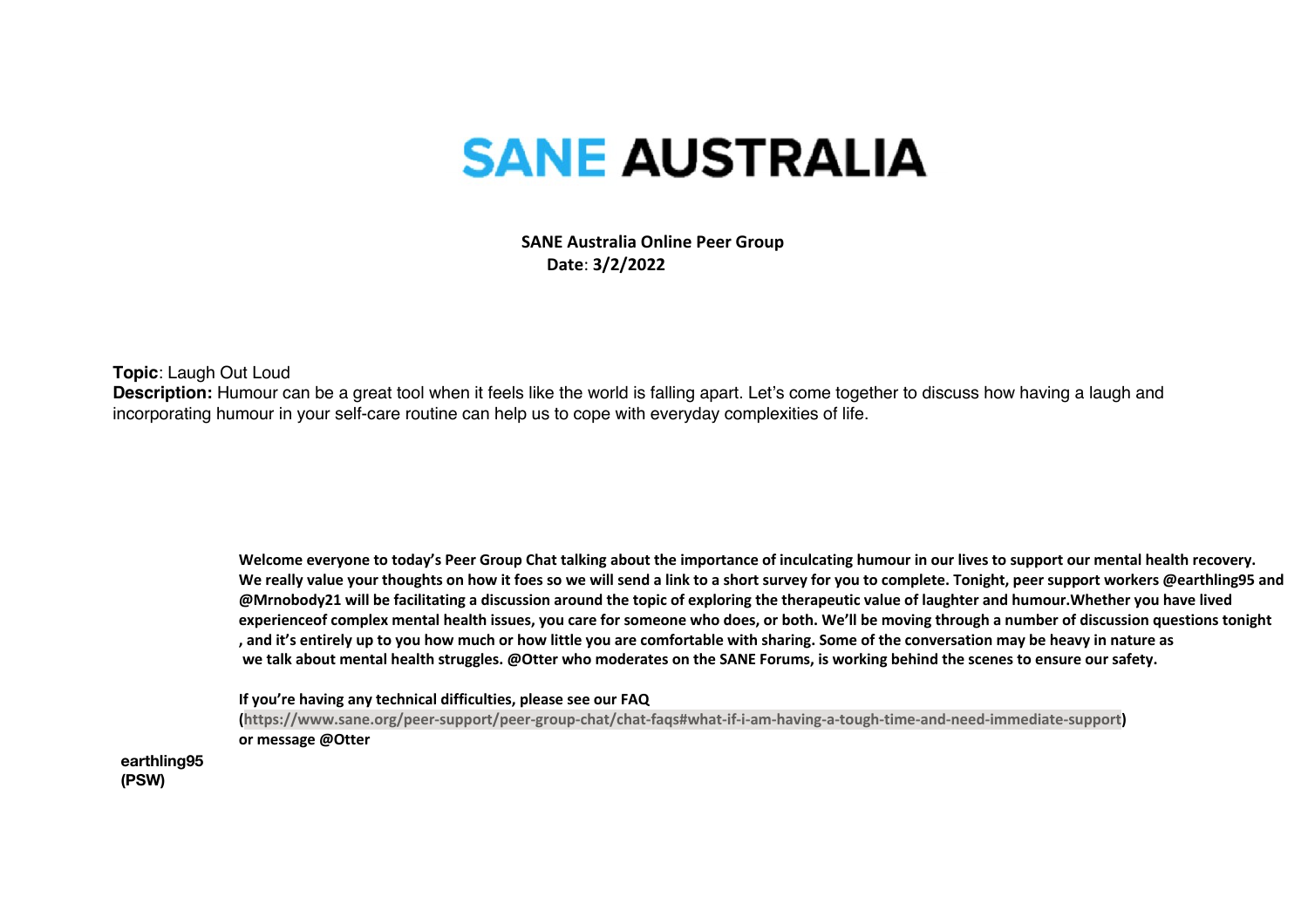| earthling95<br>(PSW)                                  | We'll just wait for a few more people to join and then begin the conversation.                                                                       |
|-------------------------------------------------------|------------------------------------------------------------------------------------------------------------------------------------------------------|
| earthling95<br>(PSW)<br>mrnobody20<br><b>21 (PSW)</b> | Welcome everyone! Feel free to introduce yourselves. I'm earthling 95 :)<br>Hey everyone                                                             |
| The Hams<br><b>Otter</b>                              | good evening all                                                                                                                                     |
| (Moderator)<br>earthling95                            | Otter here checking in :)                                                                                                                            |
| (PSW)<br>earthling95                                  | Hello @The Hams and @Gwynn :)                                                                                                                        |
| (PSW)                                                 | Okay so first question- They say laughter is the best medicine. What are people's thoughts on that?                                                  |
| Gwynn                                                 | Sometimes you can use it to say the unsayable, which can be a double-edged sword.                                                                    |
| The Hams                                              | Humour helps a lot i think - there are times where you need it to get through a tough time.                                                          |
| earthling95<br>(PSW)                                  | I think for me personally laughter and humour has provided me with a perspective when life has been down in the dumps- it's a<br>shared relief.      |
| <b>Otter</b><br>(Moderator)                           | Agreed. I've heard people say if you're ready to laugh about something, you're ready to overcome it and it no longer has a complete<br>hold over you |
| mrnobody20<br><b>21 (PSW)</b>                         | Couldn't agree more. Humour has certainly helped me though many tough times                                                                          |
| earthling95<br>(PSW)<br>earthling95                   | Sometimes situations arise where there is no other option but to power through-laughter can be therapeutic!                                          |
| (PSW)                                                 | What are some ways in which we can find the humour in life's challenges?                                                                             |
| Otter<br>(Moderator)                                  | Memes                                                                                                                                                |
| earthling95                                           | Memes!!!!!!! < 3                                                                                                                                     |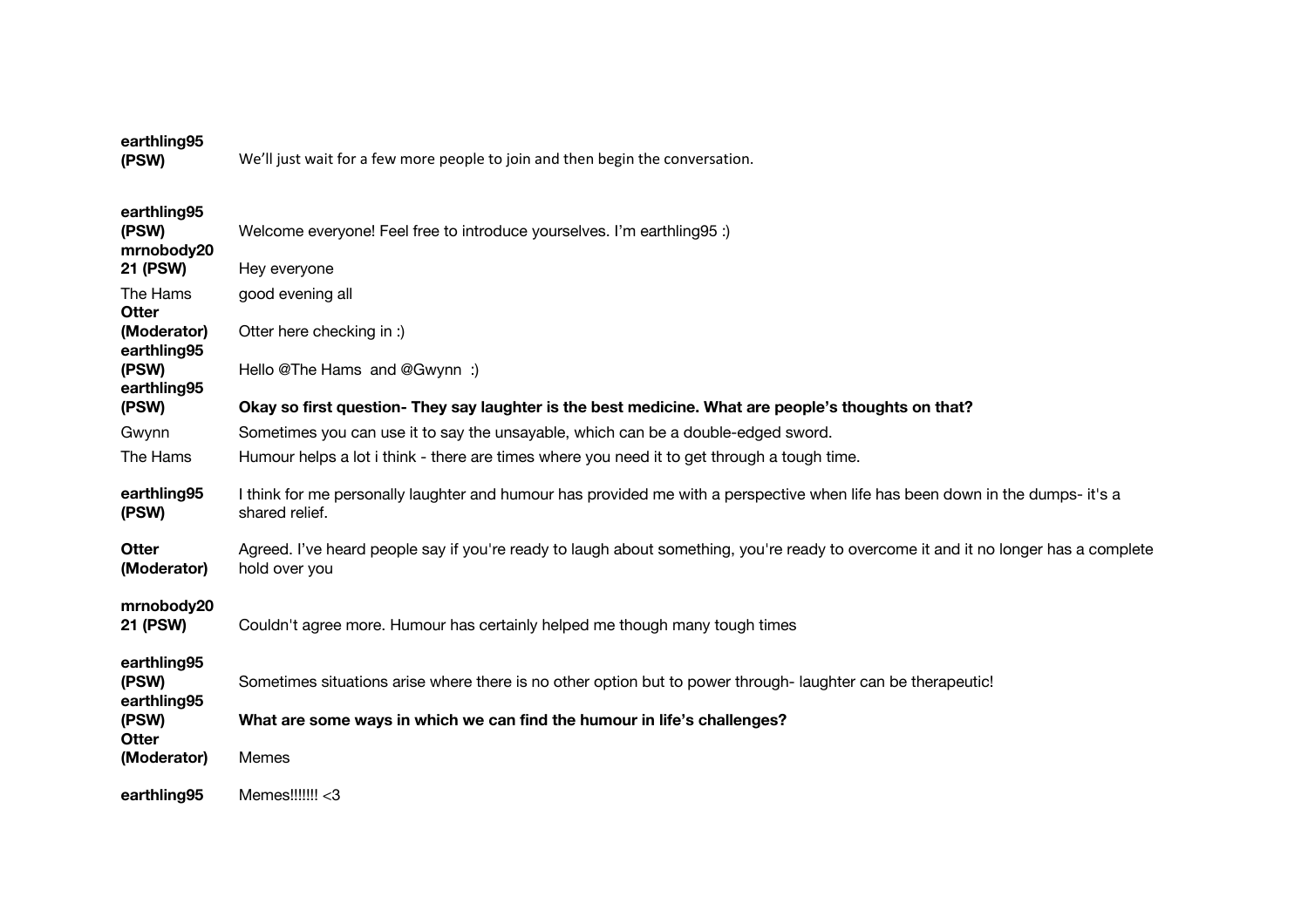| (PSW)                               |                                                                                                                                                                         |
|-------------------------------------|-------------------------------------------------------------------------------------------------------------------------------------------------------------------------|
| mrnobody20<br>21 (PSW)              | Hahaha yes definitely memes                                                                                                                                             |
| earthling95<br>(PSW)                | Also I think its leaning into the absurdities of life and not take ourselves too seriously                                                                              |
| mrnobody20<br>21 (PSW)              | I love that we can often find humour in some of the most unpredictable places                                                                                           |
| Gwynn<br>Otter                      | pretending I'm a Sim, haha                                                                                                                                              |
| (Moderator)<br>mrnobody20           | Are you fluent in Simlish @Gwynn?                                                                                                                                       |
| 21 (PSW)                            | Lol                                                                                                                                                                     |
| Gwynn                               | Only the curse words, @Otter;)                                                                                                                                          |
| earthling95<br>(PSW)                | HeyI am feeling left out haha                                                                                                                                           |
| earthling95<br>(PSW)<br>earthling95 | Can we talk about need for speed                                                                                                                                        |
| (PSW)                               | lol                                                                                                                                                                     |
| earthling95<br>(PSW)<br>Gwynn       | What are some ways in which humour can help us foster healthy relationships? (Whether it be with friends, family etc)<br>It can help normalise mental health challenges |
| mrnobody20                          |                                                                                                                                                                         |
| <b>21 (PSW)</b>                     | I feel like humour can be one of the best ways to break the ice when meeting new people and making new connections                                                      |
| Gwynn                               | and make people feel more comfortable to talk about it                                                                                                                  |
| The Hams                            | I think if humour can be introduced in interactions it also breaks up the monotony and repetitive nature of tasks                                                       |
| mrnobody20<br>21 (PSW)              | Definitely @Gwynn It can be so effective in helping people lower their guard and be vulnerable                                                                          |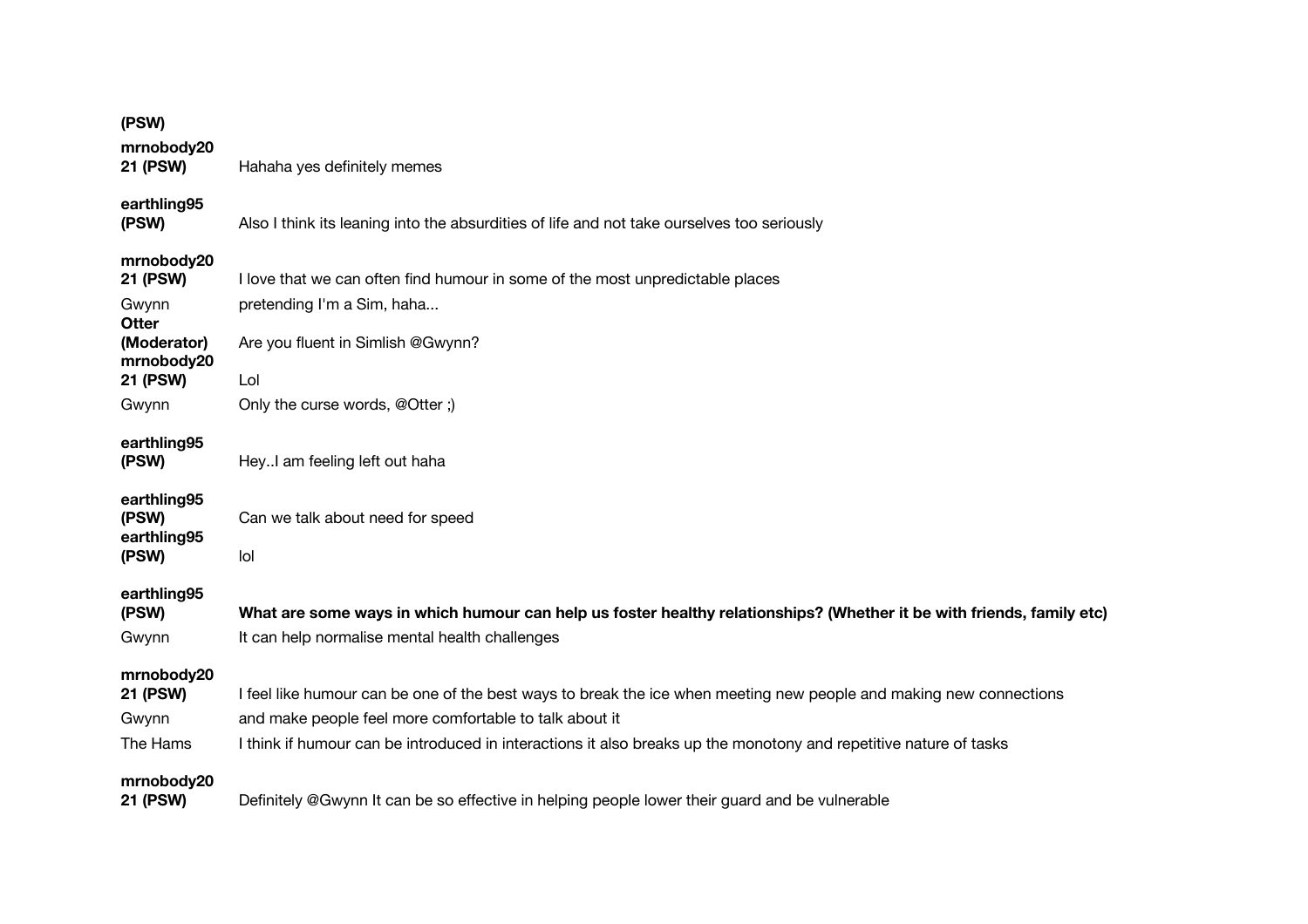| earthling95<br>(PSW)                                                 | My bestfriends live overseas and one of our ways to connect is looking forward to our daily instagram scroll and be in stitches thanks to all the memes<br>and reels we keep sending each other. Laughter is the closest distance between us. As one of my favourite meme goes- Normalise sending memes for<br>communication. I got nothing to talk about sorry.                        |
|----------------------------------------------------------------------|-----------------------------------------------------------------------------------------------------------------------------------------------------------------------------------------------------------------------------------------------------------------------------------------------------------------------------------------------------------------------------------------|
| mrnobody20<br>21 (PSW)                                               | So perfectly said @earthling95 !                                                                                                                                                                                                                                                                                                                                                        |
| earthling95<br>(PSW)<br>earthling95                                  | Mental health memes have become a popular tool to help individuals feels that their experience is validated. What are your<br>feelings about them?                                                                                                                                                                                                                                      |
| (PSW)<br><b>Otter</b><br>(Moderator)                                 | I only have feels about them haha<br>I think they are great in allowing an open frank discussion and normalising mental health issues in an enjoyable way when done well, but feel they can<br>contribute to stigma or possibly promote ill mental health or destructive behaviours if done poorly                                                                                      |
| Gwynn                                                                | My feelings are kind of mixed - they can be a great way to make people feel not alone, but sometimes it can almost glamourise the<br>pain?                                                                                                                                                                                                                                              |
| mrnobody20<br>21 (PSW)                                               | I agree. I think they're generally super helpful. My only issue is if they oversimplify certain conditions/experiences or reinforce negative<br>stereotypes                                                                                                                                                                                                                             |
| Gwynn<br>earthling95<br>(PSW)<br>earthling95<br>(PSW)<br>earthling95 | apparently they can help people cognitively reappraise their circumstances<br>I agree 100%. I have definitely found myself turning to memes sometimes to block away some big emotions. It's hard to find a balance<br>with escapism.<br>I also think the self-deprecating nature of memes can sometimes dismiss the struggles someone has gone through - especially with<br>dark humour |
| (PSW)                                                                | What are some of your daily sources of humour?                                                                                                                                                                                                                                                                                                                                          |
| Gwynn<br>mrnobody20                                                  | The hashtag #auspol on twitter helps me cope with the political situation                                                                                                                                                                                                                                                                                                               |
| 21 (PSW)<br>mrnobody20                                               | The news lol sometimes anyway                                                                                                                                                                                                                                                                                                                                                           |
| 21 (PSW)                                                             | Hahaha absolutely Gwynn!                                                                                                                                                                                                                                                                                                                                                                |
| Gwynn                                                                | I do browse for memes on imgur and tumbler                                                                                                                                                                                                                                                                                                                                              |
| earthling95<br>(PSW)                                                 | Betoota Advocate- when watching the news feels like there is an upcoming apocalypse                                                                                                                                                                                                                                                                                                     |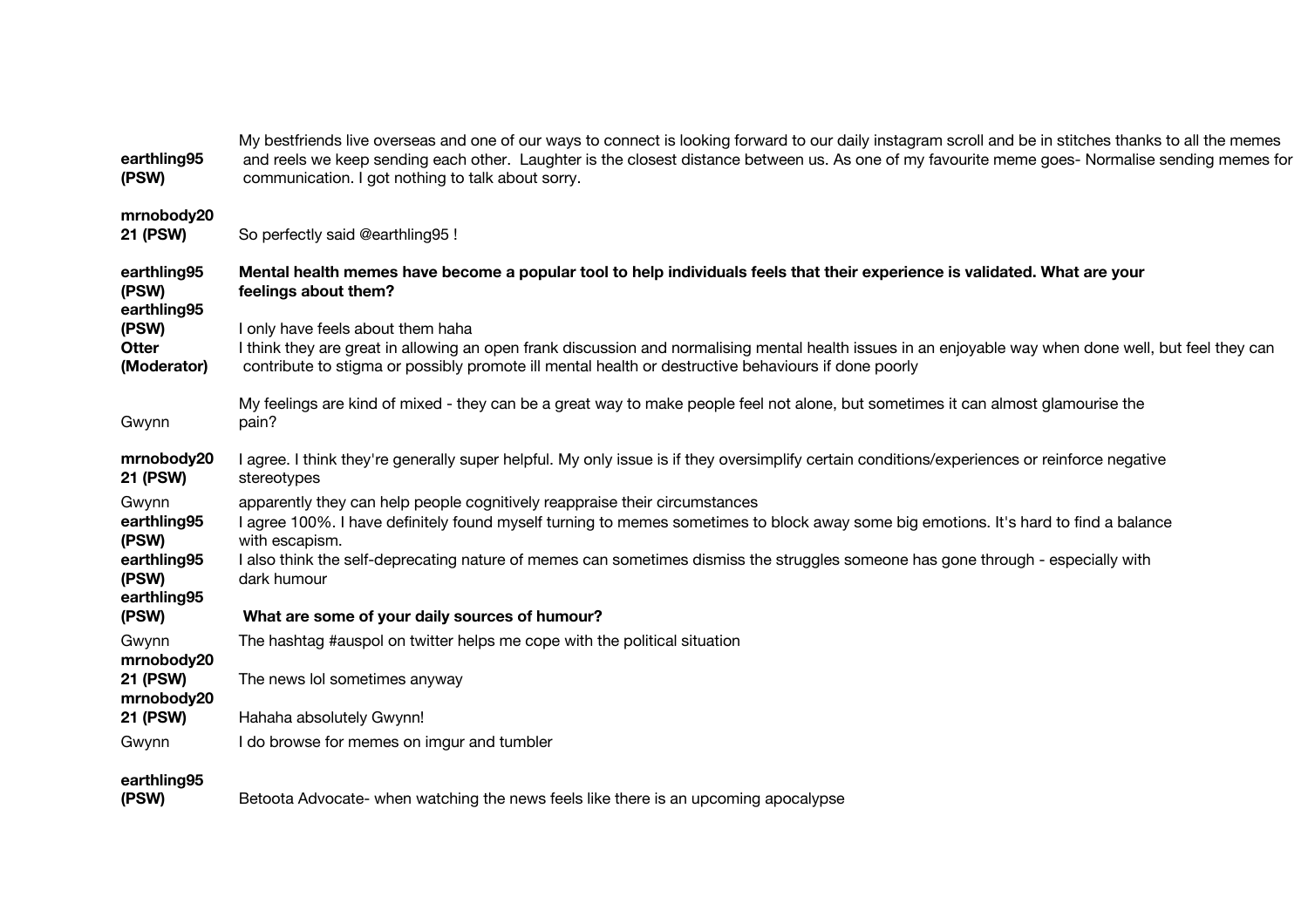| mrnobody20<br>21 (PSW)             | I feel like regular news often outdoes the Betoota now days lol                                                                                                                                                               |
|------------------------------------|-------------------------------------------------------------------------------------------------------------------------------------------------------------------------------------------------------------------------------|
| Gwynn                              | the chaser is also good                                                                                                                                                                                                       |
| earthling95<br>(PSW)               | I love stand up comedy- hoping to watch more live shows when hopefully COVID settles down                                                                                                                                     |
| Otter<br>(Moderator)<br>mrnobody20 | There is no shortage of absurdities to lean into these days hey @earthling95                                                                                                                                                  |
| <b>21 (PSW)</b>                    | When I first saw that the government suggested children driving forklifts I genuinely thought it was a chaser article                                                                                                         |
| earthling95<br>(PSW)<br>mrnobody20 | My all time favourite shows would be Kath & Kim and Bojack Horseman. I don't know what I would do without these shows <3                                                                                                      |
| <b>21 (PSW)</b>                    | Omg Bojack                                                                                                                                                                                                                    |
| earthling95<br>(PSW)               | Welcome @Shaz51 :D                                                                                                                                                                                                            |
| mrnobody20<br>21 (PSW)             | Hey @Shaz51                                                                                                                                                                                                                   |
| Otter                              |                                                                                                                                                                                                                               |
| (Moderator)<br>Shaz51              | Hiya @Shaz51 !<br>Heyyyyy @mrnobody2021 (PSW), @earthling95 @Otter (Moderator)                                                                                                                                                |
| Shaz51                             | Love the YouTube videos of funny things that happen with pets                                                                                                                                                                 |
| mrnobody20<br><b>21 (PSW)</b>      | Me too @Shaz51 I could spend hours watching doggo videos!                                                                                                                                                                     |
| earthling95<br>(PSW)               | How can humour help us deal with life's everyday stress? What might that look like for you?                                                                                                                                   |
| Shaz51                             | That is what we have on now instead of tv @mrnobody2021 (PSW)                                                                                                                                                                 |
| Shaz51                             | @earthling95 it helps us to take our minds off today's stress, what happened during today                                                                                                                                     |
| Otter<br>(Moderator)               | I have found opportunities to work in the office with colleagues during the pandemic have been very valuable, made me realize how much mucking<br>around and having a laugh with co-workers can take the edge out of the week |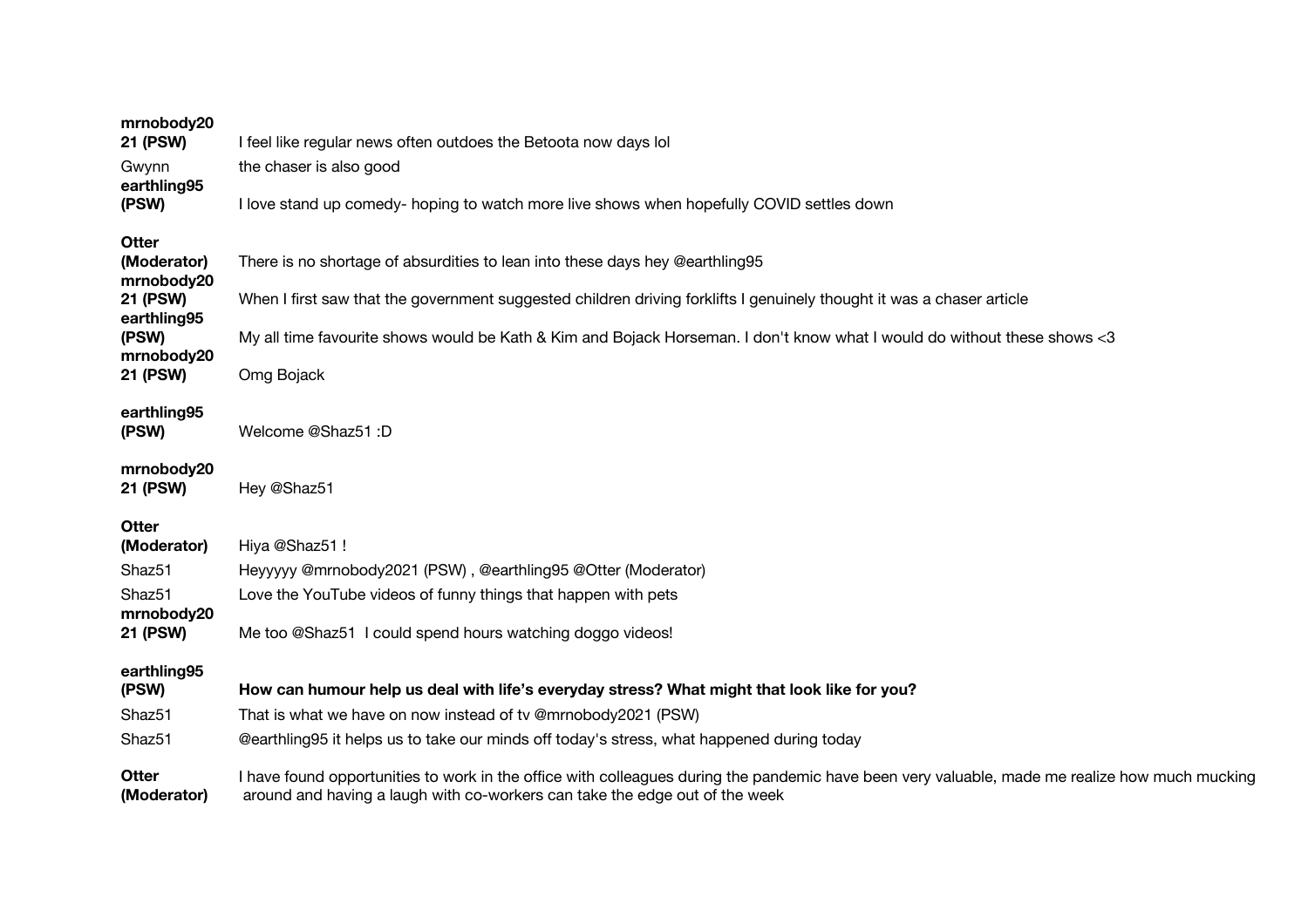| Shaz51                                                | Different here @Otter (Moderator) With our work it is usually just us 2 working together                                                                                   |
|-------------------------------------------------------|----------------------------------------------------------------------------------------------------------------------------------------------------------------------------|
| Shaz51                                                | Hello @Gwynn                                                                                                                                                               |
| Gwynn                                                 | Hi Shaz!                                                                                                                                                                   |
| Apc                                                   | Evening everyone                                                                                                                                                           |
| <b>Otter</b><br>(Moderator)<br>mrnobody20<br>21 (PSW) | Hello @Apc!<br>Hey Apc:)                                                                                                                                                   |
| earthling95<br>(PSW)<br>earthling95                   | welcome @Apc :)                                                                                                                                                            |
| (PSW)                                                 | Where do you draw the line when joking about something as sensitive as mental health issues?                                                                               |
| mrnobody20<br>21 (PSW)                                | I think similarly to what we were discussing before around memes, its a no go for me if it reinforces stereotypes                                                          |
| Gwynn                                                 | I try to consider my audience                                                                                                                                              |
| Gwynn                                                 | If it's going to trigger them or if they're seeming uncomfortable, I don't go there.                                                                                       |
| Shaz <sub>51</sub>                                    | @earthling95, I think when the jokes goes too long sometimes everyone needs to know when to stop                                                                           |
| earthling95<br>(PSW)                                  | 100%. Tact and empathy are so important.                                                                                                                                   |
| Apc                                                   | When you start feeling uncomfortable and feel like it's directed at you, way over the line I think                                                                         |
| Gwynn                                                 | also I've heard about 'punching up' with your humour                                                                                                                       |
| earthling95<br>(PSW)<br>earthling95<br>(PSW)          | Definitely. I think culture plays a big role as well.<br>It's so nuanced and complex.                                                                                      |
| Shaz <sub>51</sub><br>earthling95<br>(PSW)            | Very true @Apc<br>Have you learned anything helpful from others' experiences here tonight that you might be able to apply in your own life? If yes,<br>what did you learn? |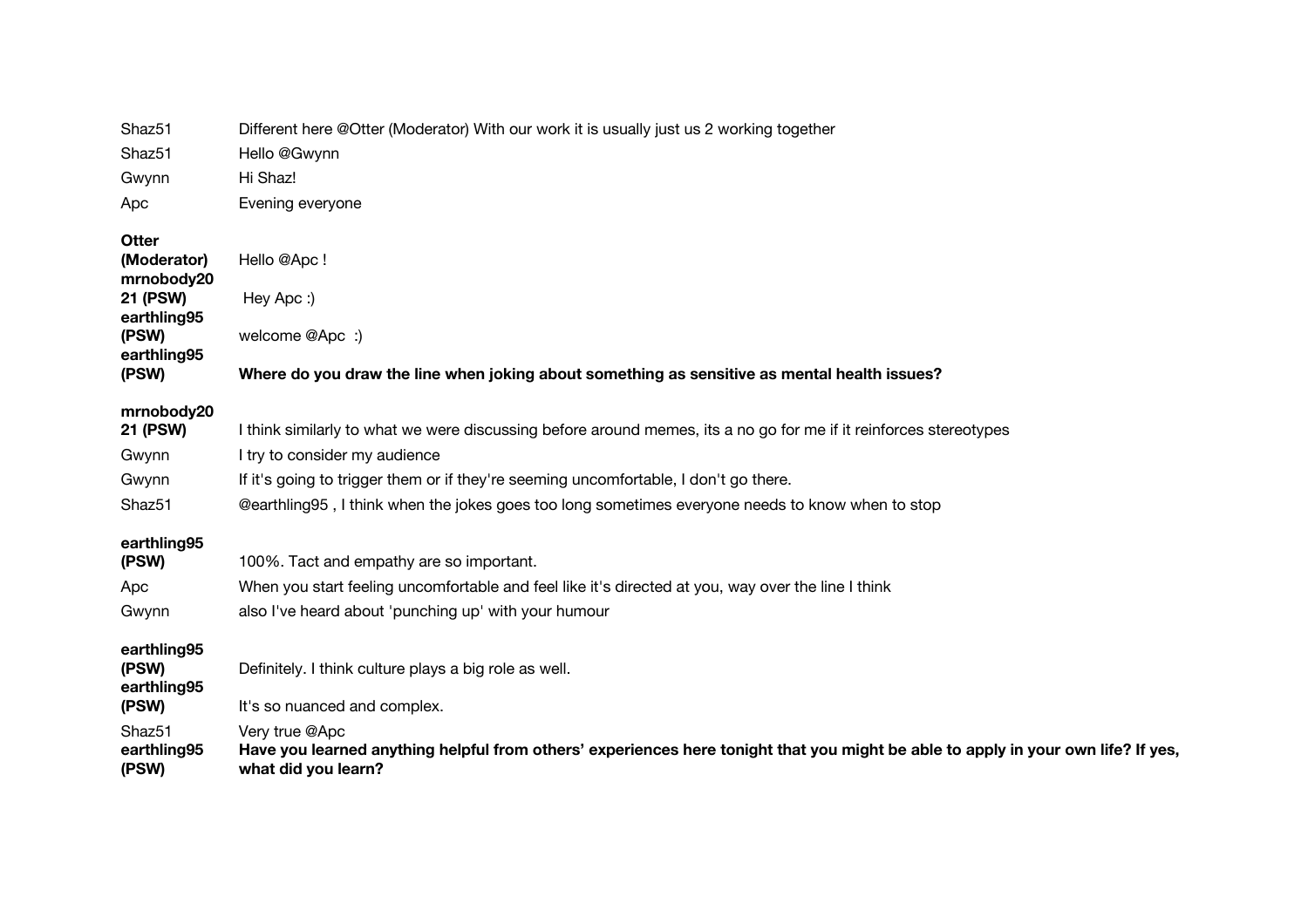| Otter                                        |                                                                                                                                                                                                                                                                                                                                                                                                                                                                                                                       |
|----------------------------------------------|-----------------------------------------------------------------------------------------------------------------------------------------------------------------------------------------------------------------------------------------------------------------------------------------------------------------------------------------------------------------------------------------------------------------------------------------------------------------------------------------------------------------------|
| (Moderator)                                  | I will binge watch Bojack Horseman, the nightly news and doggo videos for lulz                                                                                                                                                                                                                                                                                                                                                                                                                                        |
| earthling95<br>(PSW)                         | As an empath I can struggle with boundaries and mentally exhaust myself. I am trying to not take myself so seriously and find joy in the<br>little things that life has to offer.                                                                                                                                                                                                                                                                                                                                     |
| Shaz <sub>51</sub>                           | More animals videos here @Otter (Moderator)                                                                                                                                                                                                                                                                                                                                                                                                                                                                           |
| earthling95<br>(PSW)<br>mrnobody20           | Tonight's topic may have brought up some heavy feelings as we talked about (POTENTIALLY HEAVIER ASPECTS OF THE TOPIC). Would<br>some self-care be helpful for you after we finish? If so, what might you do?                                                                                                                                                                                                                                                                                                          |
| 21 (PSW)<br>Gwynn                            | Cup of tea and some Bojack for me<br>Watch a scary movie - I think I'll watch Alien, where a smart woman tells everyone they're in trouble, they ignore her and she's the only one<br>to survive with her cat.                                                                                                                                                                                                                                                                                                        |
| mrnobody20<br><b>21 (PSW)</b><br>earthling95 | One of my favourite movies Gwynn!                                                                                                                                                                                                                                                                                                                                                                                                                                                                                     |
| (PSW)                                        | I will watch Kath & Kim, drown myself in Tiktok reels and some lavender spray to try and sleepZzZz                                                                                                                                                                                                                                                                                                                                                                                                                    |
| Apc                                          | @Gwynn love the Alien movie series especially the Alien vs predator                                                                                                                                                                                                                                                                                                                                                                                                                                                   |
| Gwynn                                        | Great:)                                                                                                                                                                                                                                                                                                                                                                                                                                                                                                               |
| Apc<br>earthling95<br>(PSW)                  | Sometime I watch musical movies and just sing along don't care what I sound like lol<br>We'd like to invite you to complete a survey reflecting on your experience in this Peer Group Chat. As we're trialling this service, we'd love to hear any feedback y<br>only take a few minutes to complete. Please click this link: https://sane.au1.qualtrics.com/jfe/form/SV_5uUF0sHJRKQ6wyW<br>Here are some further resources we recommend having a look at: https://psychcentral.com/health/ways-that-humor-heals#the- |
| earthling95<br>(PSW)                         | connection https://www.ted.com/talks/judy_croon_the_superpower_of_humour https://www.ted.com/talks/sophie_scott_why_we_should_take_laughter_n<br>nguage=en                                                                                                                                                                                                                                                                                                                                                            |
| <b>Otter</b>                                 |                                                                                                                                                                                                                                                                                                                                                                                                                                                                                                                       |
| (Moderator)                                  | Would def watch Alien The Musical                                                                                                                                                                                                                                                                                                                                                                                                                                                                                     |
| Apc                                          | Actually that would be a pretty good movie to watch just a pity one does not exist that I know off anyway                                                                                                                                                                                                                                                                                                                                                                                                             |
| earthling95<br>(PSW)                         | Thank you for joining, and we hope you enjoyed the discussion $\bullet$ If you'd like to be informed when our next Peer Group Chat will be taking place, you can sign u<br>here https://www.sane.org/peer-support/online-mental-health-meet-up. You can also ask questions for us to discuss in future peer chats!                                                                                                                                                                                                    |
| earthling95<br>(PSW)<br>Otter                | Have a good night everyone- it was lovely connecting with you all today :)                                                                                                                                                                                                                                                                                                                                                                                                                                            |
| (Moderator)                                  | Goodnight all: D                                                                                                                                                                                                                                                                                                                                                                                                                                                                                                      |
|                                              |                                                                                                                                                                                                                                                                                                                                                                                                                                                                                                                       |